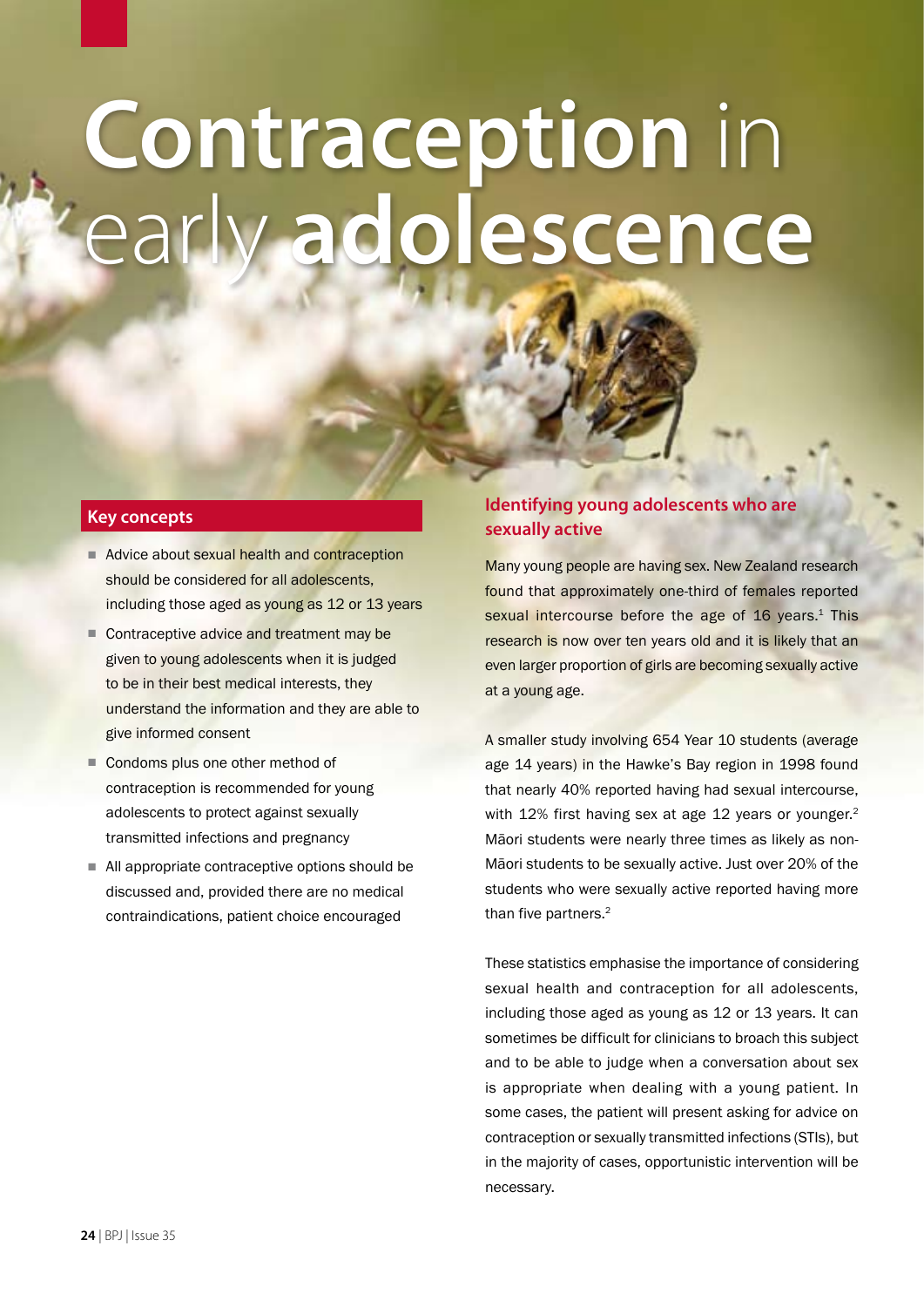# **Who is most likely to be sexually active at a younger age?**

When considering which young adolescents to target for contraceptive intervention, the following predictors for early sexual activity may be helpful:<sup>1</sup>

- Use of alcohol
- Cigarette smoking
- Non-attendance at school
- Conduct disorder
- For girls: mother having her first child before age 20 years

## **Establish a rapport and encourage discussion**

When providing advice about sexual health it is important to establish a rapport and allow sufficient time and support for the young person to make informed choices. Encourage discussion about the following topics:

- The emotional and physical implications of sexual activity, including the risks of pregnancy and sexually transmitted infections
- Whether the relationship is mutually agreed or whether there may be coercion or abuse
- Reinforce the confidentiality of the consultation but encourage the young person to discuss their sexual health with a parent, carer or trusted adult
- The need for any additional counselling or support

## **Assessing competency in young people**

The Contraception, Sterilisation and Abortion Act (1977) allows people aged under 16 years to consent to their own medical treatment and to be given contraceptive information, services and prescriptions. In practice, contraceptive advice and treatment is given to young adolescents when it is judged to be in their best medical interests and they are able to give informed consent. The Fraser Guidelines can assist clinicians in making this decision.

The Fraser Guidelines refer to a legal case which considered whether a doctor should be able to give contraceptive advice or treatment to a person aged under 16 years, without parental consent.<sup>3</sup> Since this case in

## **Age of sexual consent**

The age of sexual consent in New Zealand is 16 years, i.e. it is an offence to have a sexual connection with a person aged under 16 years. It is also an offence for a person to have a sexual connection with somebody aged under 18 years if they are in a position of power or authority to that person or if they have a responsibility for their care or upbringing.4

Young adolescents who are similar in age are not usually prosecuted for having a consensual sexual relationship. Where there are issues of concern that may place the young person in physical or psychological danger, or if there is a significant age difference between the young person and their partner, the case should be discussed with a public health officer or child protection service.

1985, these guidelines have been widely used to assess if a young person has the maturity to make their own healthcare decisions and whether they also understand the implications of those decisions (known as "Gillick competency").

When considering discussing contraception with a young person, the clinician should be satisfied that:<sup>3</sup>

- The young person understands the advice being given
- The young person cannot be persuaded to involve parents/carers or allow the medical practitioner to do so on their behalf
- **•** The young person is likely to begin, or continue having, sexual intercourse with or without contraception
- Unless the young person receives contraception, their physical or mental health (or both) is likely to suffer
- The young person's best interests require contraceptive advice, treatment or supplies to be given with or without parental consent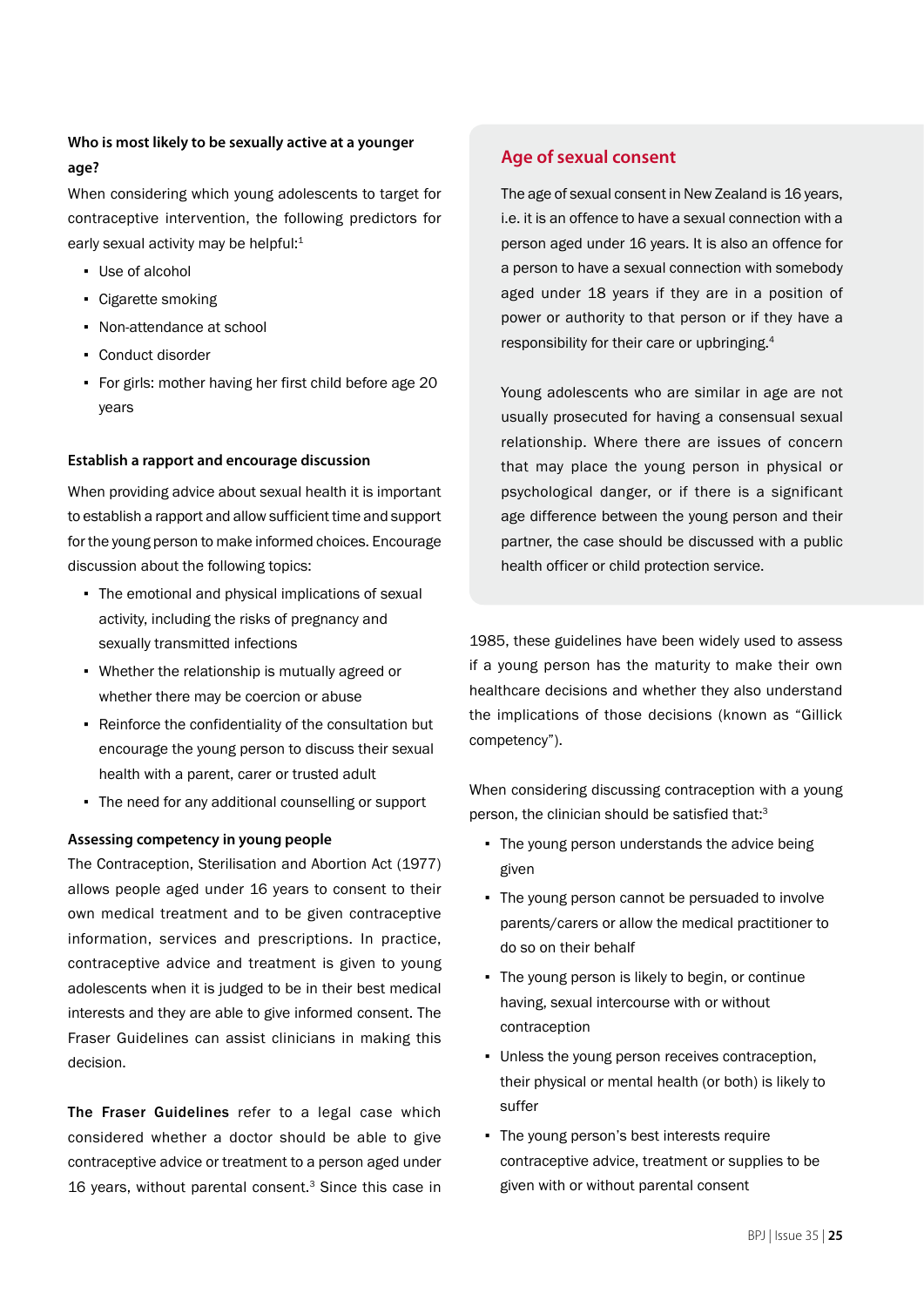# **Appropriate contraception for young adolescents**

Young adolescents who are sexually active require contraception to prevent pregnancy but also protection to prevent acquisition of STIs. Young people are at increased risk of acquiring a STI, due to a number of factors including:

- Physical and immunological immaturity. In young girls, the lower genital tract is lined with columnar epithelium cells. During puberty these cells slowly regress into the endocervix. There is evidence that until they regress, the columnar epithelium cells that remain exposed on the exocervix are more susceptible to attachment and invasion by organisms responsible for STIs. In addition, adolescents are more immunologically immature than adults and therefore more likely to acquire an infection when exposed to an STI pathogen for the first time.<sup>5</sup>
- **Lack of use of barrier contraception.** This may be due to lack of knowledge, lack of access to condoms or a misperception that condoms are not required if other forms of contraception are being used
- Age at first intercourse. Initiating sexual activity at a younger age results in a longer period of exposure to transmissible pathogens and an increased number of partners
- Co-existence of other risk behaviours such as drug or alcohol misuse

 $\mathscr{P}$  Best Practice Tip: Young adolescent girls should be well informed about and have access to Human Papillomavirus (HPV) Vaccine. This vaccine helps to protect against HPV serotypes implicated in cervical cancer formation (types 16, 18) as well as those which can cause external genital warts (types 6 and 11).

#### **Contraceptive choice: condoms plus one other method**

There is no "one size fits all" solution when it comes to selecting contraception for young adolescents. However, the use of condoms plus one other form of contraception

is likely to be the most appropriate regimen. All available methods of contraception should be discussed and, provided there are no medical contraindications, patient choice encouraged. It is more likely that a young patient will adhere to a treatment if they have been well-informed and have had input into the decision.

Table 1 lists pros, cons and contraindications for contraceptive options in young adolescents, which may be considered when making a treatment choice.

N.B. Hormonal methods of contraception are not appropriate for girls prior to menarche.

#### Condoms

Condoms are recommended, along with one other method, as the best form of contraception for young adolescents. Condoms alone (along with education on their use and the risks of STIs and pregnancy) may be appropriate for young adolescents who are sexually active infrequently or those who are not yet sexually active but wish to be prepared.

Condoms are fully subsidised on the pharmaceutical schedule. However, many young people may be too embarrassed to collect their prescription so practices are encouraged to keep a supply of condoms to give away (available on a Practitioner's Supply Order).

Combined oral contraceptive and progestogen-only pills For many young adolescent girls, contraception means "going on the pill". This can be an effective form of contraception if used correctly, but may be inappropriate if there is any concern about compliance with treatment. Progestogen-only pills are associated with less adverseeffects and contraindications to use than combined oral contraceptives, but adherence to a strict dosing time-frame is necessary, therefore making this option less suitable for some young people.

Oral contraceptives are usually commenced on the first day of the next menstrual period. However, pills may be started at any time and some clinicians may prefer to advise an immediate start to ensure compliance. If the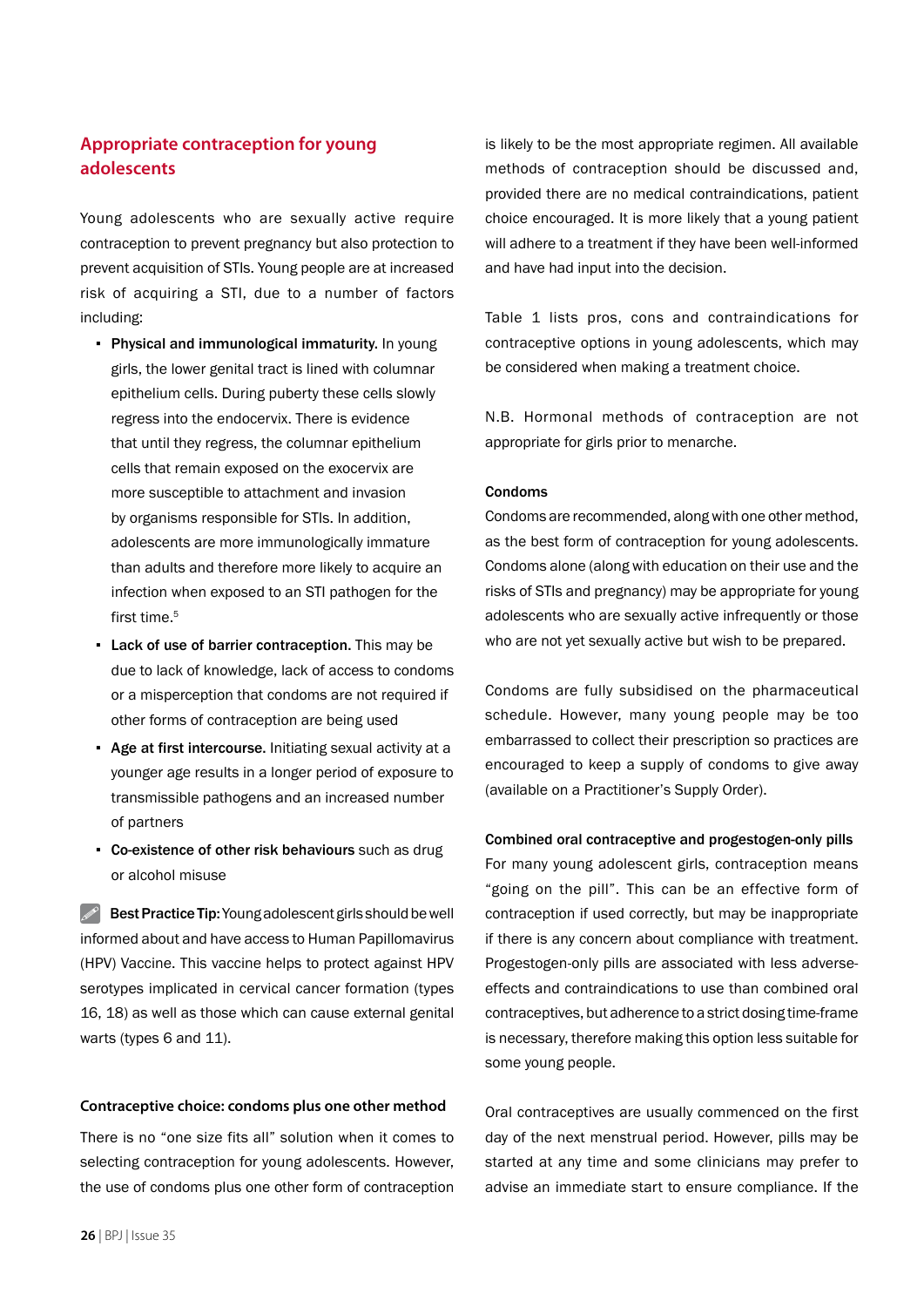Table 1: Pros, cons and contraindications for contraceptive options in young adolescents

#### Notes:

- This table relates to contraception in young adolescents different pros, cons and contraindications may apply to older age groups
- Use of certain anticonvulsants decreases the effectiveness of COCs and progestogen-only contraception
- Female condoms (femidoms) and diaphragms are not generally considered as suitable options for young adolescents due to lack of availability or inaccurate use
- Natural family planning is an unsuitable contraceptive method for young adolescents
- For a complete list of World Health Organisation Medical Eligibility Criteria for contraceptive use, see: www.who.int/ reproductivehealth/publications/family\_planning/9241562668index/en/index.html

| <b>Condoms</b>                                                                                                                                                                                                                                                                                                                                                                                                                             |                                                                                                                                                                                                                                                                                                                                                                            |                                                                                                                                                                                                                    |
|--------------------------------------------------------------------------------------------------------------------------------------------------------------------------------------------------------------------------------------------------------------------------------------------------------------------------------------------------------------------------------------------------------------------------------------------|----------------------------------------------------------------------------------------------------------------------------------------------------------------------------------------------------------------------------------------------------------------------------------------------------------------------------------------------------------------------------|--------------------------------------------------------------------------------------------------------------------------------------------------------------------------------------------------------------------|
| Pros                                                                                                                                                                                                                                                                                                                                                                                                                                       | Cons (and considerations)                                                                                                                                                                                                                                                                                                                                                  | <b>Contraindications</b>                                                                                                                                                                                           |
| • If used correctly, provides protection<br>from STIs<br>• Can be used for vaginal, anal and oral<br>sex<br>• Easy to obtain (may be purchased by<br>anyone, in a variety of retail locations,<br>also funded on prescription)<br>• Easy to use<br>• No adverse effects (unless allergic to<br>latex)<br>• May prevent cancer of the cervix (by<br>protecting against HPV infection)<br>• Can be used with other forms of<br>contraception | Contraceptive and STI protection can<br>fail if condom slips, breaks or is used<br>incorrectly                                                                                                                                                                                                                                                                             | Latex allergy (use a latex free variety)                                                                                                                                                                           |
| <b>Combined oral contraceptive (COC)</b>                                                                                                                                                                                                                                                                                                                                                                                                   |                                                                                                                                                                                                                                                                                                                                                                            |                                                                                                                                                                                                                    |
| <b>Pros</b>                                                                                                                                                                                                                                                                                                                                                                                                                                | Cons (and considerations)                                                                                                                                                                                                                                                                                                                                                  | <b>Contraindications</b>                                                                                                                                                                                           |
| • If taken correctly is 99% effective in<br>preventing pregnancy<br>- Regular withdrawal bleeds, usually<br>lighter and less uncomfortable than<br>normal menstrual period<br>• May reduce iron deficiency<br>• May reduce the future risk of<br>endometrial and ovarian cancer<br>• Some COC types can improve acne<br>• Several brands fully funded                                                                                      | • Does not provide protection from STIs<br>• Must be taken daily (ideally at a similar<br>time of day) to be effective<br>· Initial adverse effects may include;<br>bleeding, nausea, breast tenderness,<br>headaches, changes in mood and<br>libido<br>• Increases risk of venous<br>thromboembolism (VTE)                                                                | • History of migraine with aura<br>• Current or past history of VTE or known<br>thrombogenic mutation (N.B. screening<br>for this is not appropriate)<br>• Valvular and congenital heart disease<br>$-BMI \geq 40$ |
| Progestogen only pill (POP)                                                                                                                                                                                                                                                                                                                                                                                                                |                                                                                                                                                                                                                                                                                                                                                                            |                                                                                                                                                                                                                    |
| <b>Pros</b>                                                                                                                                                                                                                                                                                                                                                                                                                                | Cons (and considerations)                                                                                                                                                                                                                                                                                                                                                  | <b>Contraindications</b>                                                                                                                                                                                           |
| • If taken correctly, Noriday (fully funded)<br>or Microlut are 96-99% effective and<br>Cerazette more than 99% effective in<br>preventing pregnancy<br>• Serious adverse effects are extremely<br>uncommon<br>• Decreased risk of ectopic pregnancy                                                                                                                                                                                       | • Does not provide protection from STIs<br>• Must be taken at the same time every<br>day (increased risk of pregnancy if<br>Noriday or Microlut taken more than<br>three hours late or Cerazette taken<br>more than 12 hours late)<br>• May cause irregular bleeding or<br>spotting<br>• May cause adverse androgenic<br>symptoms, e.g. acne, weight gain,<br>mood changes | Generally not recommended if current<br>VTE and not recommended to be<br>continued if migraine with aura develops<br>after initiation                                                                              |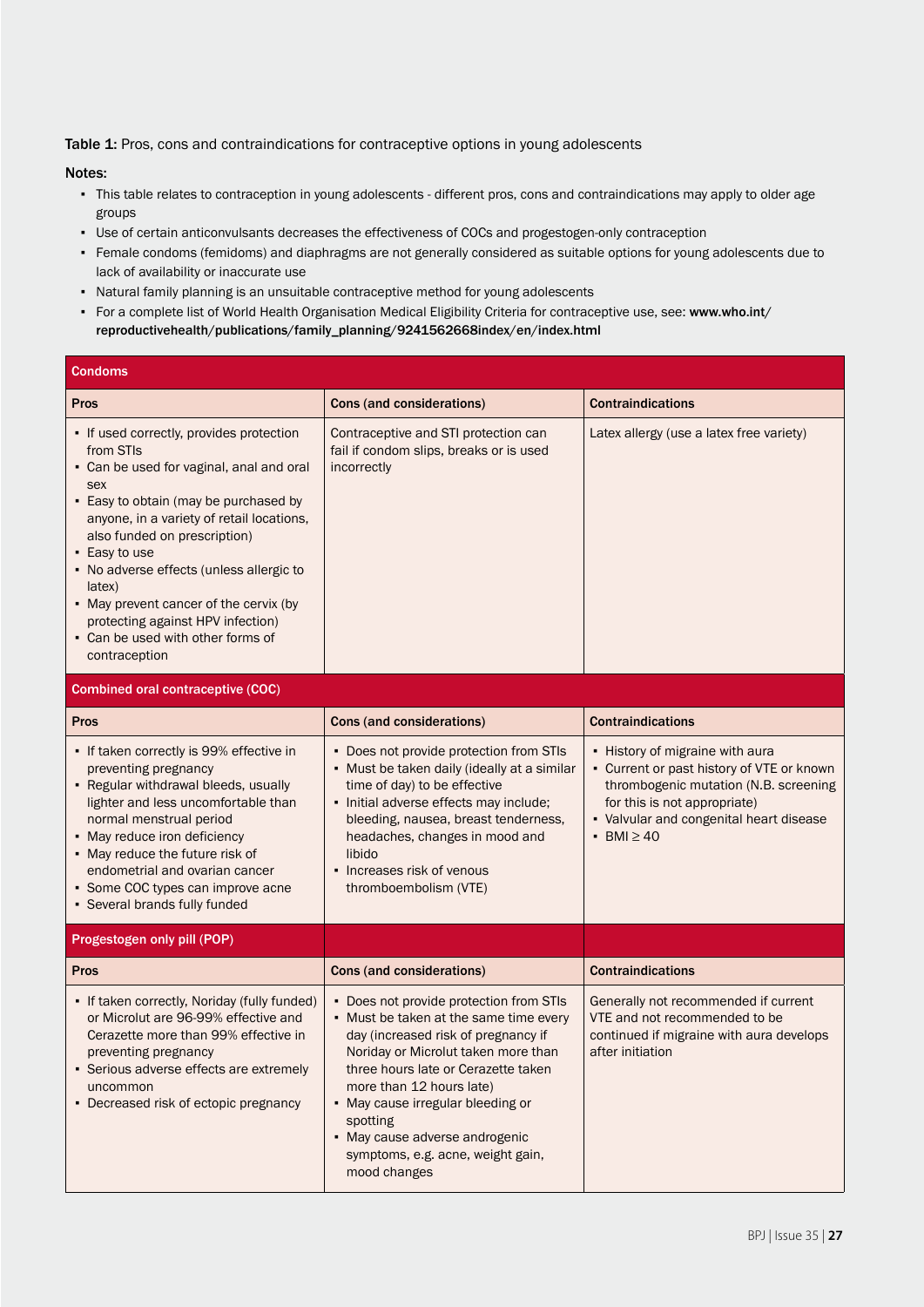| Intrauterine contraceptive device (IUCD)                                                                                                                                                                                                                     |                                                                                                                                                                                                                                                                                                                                                                                                                                                                                                                                                                                                             |                                                                                                                                                                                                                                                                                                                                                                                                                    |  |  |
|--------------------------------------------------------------------------------------------------------------------------------------------------------------------------------------------------------------------------------------------------------------|-------------------------------------------------------------------------------------------------------------------------------------------------------------------------------------------------------------------------------------------------------------------------------------------------------------------------------------------------------------------------------------------------------------------------------------------------------------------------------------------------------------------------------------------------------------------------------------------------------------|--------------------------------------------------------------------------------------------------------------------------------------------------------------------------------------------------------------------------------------------------------------------------------------------------------------------------------------------------------------------------------------------------------------------|--|--|
| <b>Pros</b>                                                                                                                                                                                                                                                  | Cons (and considerations)                                                                                                                                                                                                                                                                                                                                                                                                                                                                                                                                                                                   | <b>Contraindications</b>                                                                                                                                                                                                                                                                                                                                                                                           |  |  |
| • 99% effective in preventing pregnancy<br>- Can stay in place for five years or more<br>• Does not involve hormones (contains<br>copper)<br>• Can be used to prevent pregnancy<br>after unprotected sexual intercourse<br>• Fully funded (Multiload Cu-375) | • Does not provide protection from STIs<br>• Increased risk of pelvic infection<br>during insertion (about $1\%$ ) <sup>10</sup> - prior<br>screening for infection (and treatment)<br>necessary<br>• May cause increased bleeding and<br>cramping during a period<br>• May cause pain during insertion or<br>removal<br>• Insertion may be difficult in young<br>adolescents or those who have never<br>had a vaginal examination<br>• Device more likely to be expelled in<br>nulliparous women<br>• Risk of vasovagal or cervical shock                                                                  | • Current chlamydia, gonorrhoea,<br>purulent cervicitis or pelvic<br>inflammatory disease N.B. use is not<br>recommended if very high likelihood of<br>exposure to gonorrhoea or chlamydia<br>infection<br>• Unexplained vaginal bleeding<br>- Uterine cavity abnormality                                                                                                                                          |  |  |
| Levonorgestrel Intrauterine System (LNG-IUS) - Mirena                                                                                                                                                                                                        |                                                                                                                                                                                                                                                                                                                                                                                                                                                                                                                                                                                                             |                                                                                                                                                                                                                                                                                                                                                                                                                    |  |  |
| Pros                                                                                                                                                                                                                                                         | Cons (and considerations)                                                                                                                                                                                                                                                                                                                                                                                                                                                                                                                                                                                   | <b>Contraindications</b>                                                                                                                                                                                                                                                                                                                                                                                           |  |  |
| • > 99% effective in preventing<br>pregnancy<br>• Can stay in place for five years<br>- After approximately one year, periods<br>are lighter or absent                                                                                                       | • Does not provide protection from STIs<br>• Currently unfunded unless specific<br>criteria met, i.e. heavy menstrual<br>periods and ferritin <16 mcg/L<br>(approximate cost \$300)<br>• Increased risk of pelvic infection during<br>insertion -prior screening for infection<br>(and treatment) necessary<br>• May cause adverse androgenic<br>symptoms, e.g. acne, weight gain,<br>mood changes<br>• May cause pain during insertion or<br>removal<br>- Insertion may be difficult in young<br>adolescents or those who have never<br>had a vaginal examination<br>• Risk of vasovagal or cervical shock | • Current chlamydia, gonorrhoea,<br>purulent cervicitis or pelvic<br>inflammatory disease N.B. use is not<br>recommended if very high likelihood of<br>exposure to gonorrhoea or chlamydia<br>infection<br>• Unexplained vaginal bleeding<br>• Uterine cavity abnormality<br>Generally not recommended if current<br>VTE and not recommended to be<br>continued if migraine with aura develops<br>after initiation |  |  |
|                                                                                                                                                                                                                                                              | Long-acting implantable progestogen (reversible) contraceptives e.g. Jadelle, Implanon                                                                                                                                                                                                                                                                                                                                                                                                                                                                                                                      |                                                                                                                                                                                                                                                                                                                                                                                                                    |  |  |
| <b>Pros</b>                                                                                                                                                                                                                                                  | Cons (and considerations)                                                                                                                                                                                                                                                                                                                                                                                                                                                                                                                                                                                   | <b>Contraindications</b>                                                                                                                                                                                                                                                                                                                                                                                           |  |  |
| • >99% effective at preventing<br>pregnancy<br>• Jadelle (2 rods) lasts up to five years<br>(fully funded)<br>• Implanon (1 rod) lasts up to three<br>years<br>• Can be removed at any time and the<br>effects are fully reversible                          | • Does not provide protection from STIs<br>• Involves minor surgery (with local<br>anaesthetic) to place or remove rod(s)<br>under the skin of the upper arm<br>• Menstrual irregularities are frequently<br>reported<br>• May cause adverse androgenic<br>symptoms, e.g. acne, weight gain,<br>mood changes<br>• Implanon is not funded (approximate<br>cost \$380), insertion and removal of<br>Jadelle and Implanon may incur an<br>additional cost                                                                                                                                                      | Generally not recommended if current<br>VTE and not recommended to be<br>continued if migraine with aura develops<br>after insertion                                                                                                                                                                                                                                                                               |  |  |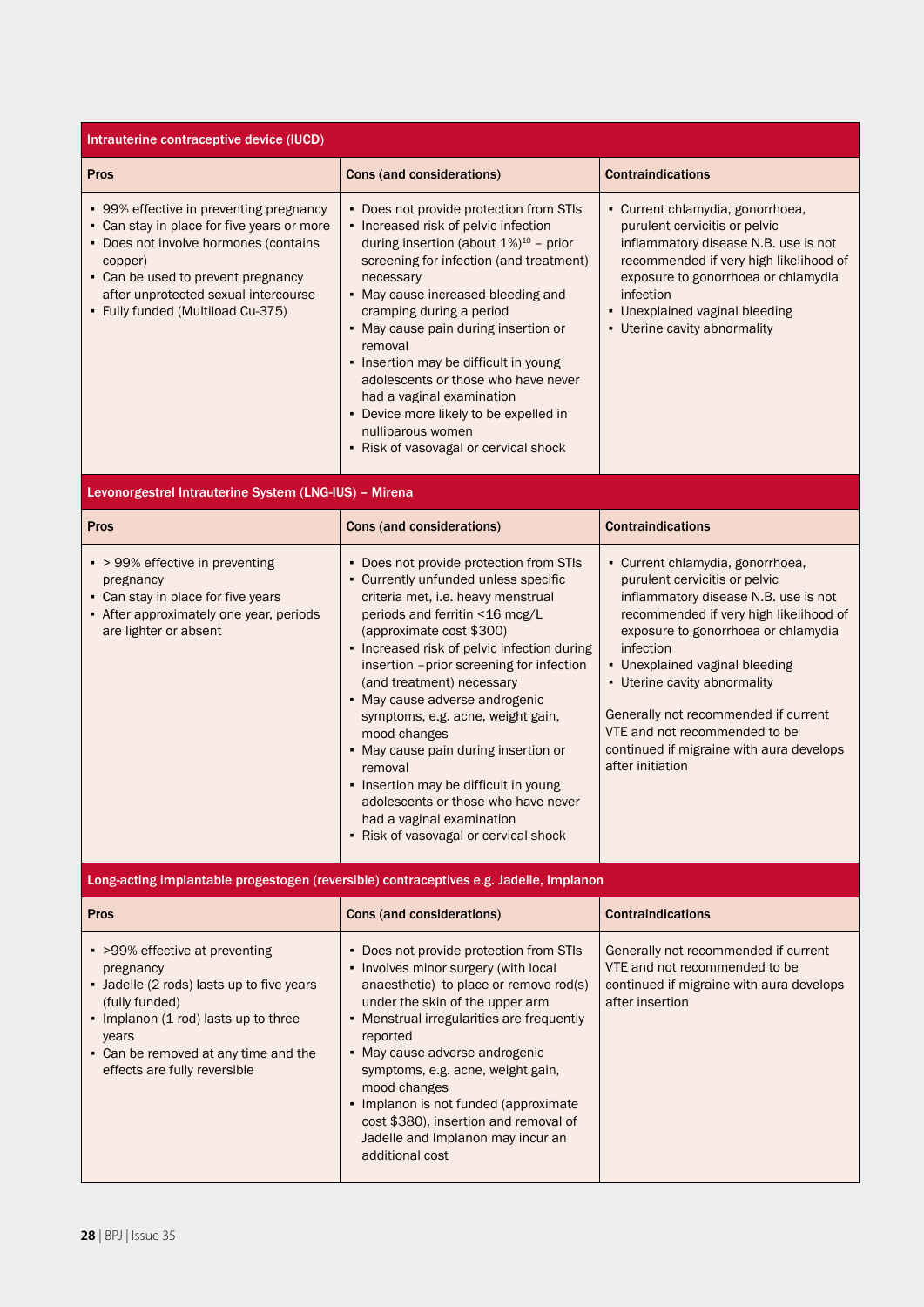| Progestogen injectable: depot medroxyprogesterone acetate                                                                                                                                                                                                                                                                   |                                                                                                                                                                                                                                                                                                                                                                                                                                                                                            |                                                                                                                                                                                                                                                                                                                                    |  |
|-----------------------------------------------------------------------------------------------------------------------------------------------------------------------------------------------------------------------------------------------------------------------------------------------------------------------------|--------------------------------------------------------------------------------------------------------------------------------------------------------------------------------------------------------------------------------------------------------------------------------------------------------------------------------------------------------------------------------------------------------------------------------------------------------------------------------------------|------------------------------------------------------------------------------------------------------------------------------------------------------------------------------------------------------------------------------------------------------------------------------------------------------------------------------------|--|
| Pros                                                                                                                                                                                                                                                                                                                        | Cons (and considerations)                                                                                                                                                                                                                                                                                                                                                                                                                                                                  | <b>Contraindications</b>                                                                                                                                                                                                                                                                                                           |  |
| • Almost 99% effective in preventing<br>pregnancy<br>• Lasts for 12 weeks<br>• Reduces the risk of endometrial cancer<br>• May decrease pre-menstrual syndrome<br>• May be useful for girls who have heavy<br>or painful periods - amenorrhoea<br>occurs in around half of all users in the<br>first year<br>• Fully funded | • Does not provide protection from STIs<br>• Theoretical concern that optimal<br>peak bone density not achieved in<br>adolescents<br>• May initially cause irregular or<br>prolonged bleeding (treated by using<br>the COC for one month or having the<br>next injection earlier)<br>• May cause adverse androgenic<br>symptoms, e.g. acne, weight gain,<br>mood changes<br>• Return to fertility after discontinuation<br>delayed for six to eight months (but can<br>be up to 18 months) | Current advice is to consider second-line<br>in young adolescents, i.e. use only if<br>other methods have been discussed and<br>considered unsuitable (due to effects on<br>bone density)<br>Generally not recommended if current<br>VTE and not recommended to be<br>continued if migraine with aura develops<br>after insertion. |  |

"quick start" method is used, pregnancy should first be ruled out based on history of sexual activity in relation to the girl's menstrual cycle, or if history is unreliable, a urine pregnancy test. In some cases, use of the emergency contraceptive pill may be necessary (see over page).

Begin with a standard dose (30 mcg ethinyloestradiol) pill such as Levlen, Monofeme or Norimin (funded options). If adverse effects persist after three months of use, consider switching to a different brand. If monthly periods are not desired, active pills may be used continuously for twelve weeks, followed by one week of pill-free days.

To optimise adherence to oral contraceptives in young adolescents, the following three key points should be emphasised to the patient:<sup>6</sup>

- 1. When to start the pill
- 2. The importance of taking the pill at the same time each day – suggest setting a cell phone reminder or placing the pill packet by her toothbrush
- 3. Instructions to call the practice with any questions or problems, e.g. missed pill

 $\mathbb{G}$  For further information about oral contraceptives, including solutions to adverse effects, see "Combined oral contraceptive: issues for current users", BPJ 12 (Apr, 2008).

## Intrauterine contraceptive device (IUCD)

For many young adolescent girls, remembering to take a daily pill (or choosing to adhere to this regimen) is prone to error. A longer-term, "passive" option for contraception such as an intrauterine contraceptive device (IUCD) may be considered more appropriate in some circumstances. IUCDs are not recommended when there is a high likelihood of exposure to STIs (especially chlamydia and gonorrhoea).<sup>7</sup> This may be determined by unreliable use of condoms, multiple sexual partners or a partner with multiple sexual partners.

There are two types of IUCD – non-hormonal (containing copper) and hormonal (containing progestogen). The Multiload Cu 375 (active for five years) is currently the only funded non-hormonal IUCD. Mirena, a levonorgestrelcontaining IUCD (active for five years), is only funded under Special Authority for women who have heavy menstrual bleeding, resulting in iron deficiency anaemia (unlikely in a young adolescent).

IUCDs are not often used by young adolescents, possibly due in part to reluctance of clinicians to offer this method of contraceptive to this age group. There may be concerns about the practicalities of inserting an IUCD in a nonmature woman, especially if the patient has never had a vaginal examination. IUCDs are safe to insert in younger adolescents, but before a decision is made, the procedure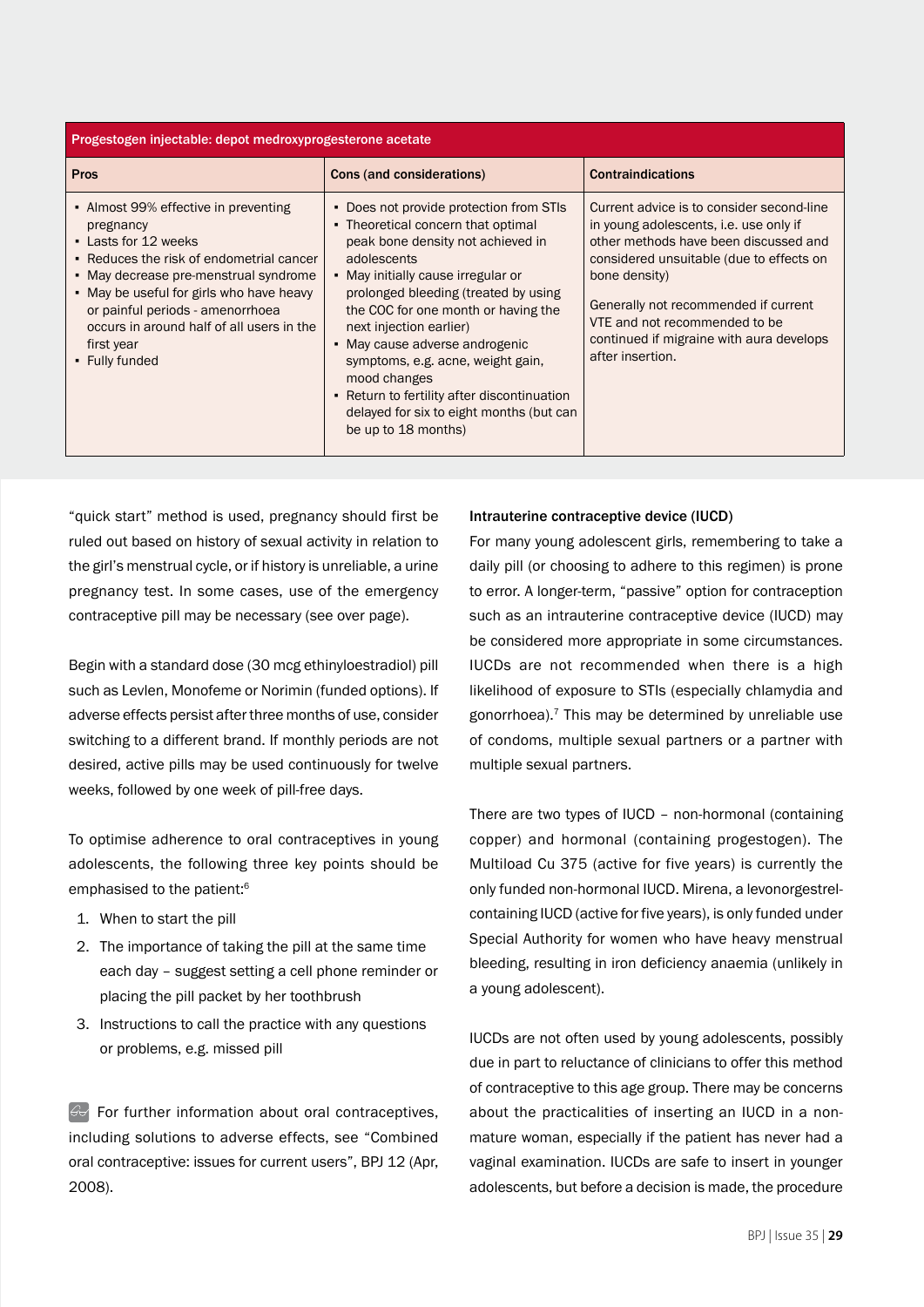should be carefully explained, including the possibility of discomfort or pain during the gynaecological examination and device insertion. In some cases, vasovagal or cervical shock can occur.

Swabs for infection should be taken prior to insertion of an IUCD. An IUCD should not be used if the patient has a current STI, pelvic inflammatory disease, purulent cervicitis or unexplained vaginal bleeding.7

#### Long-acting progestogen contraceptive implants

Another option for long-term, "passive" contraception is a progestogen-containing contraceptive implant which is inserted under the skin of the upper arm.

There are currently two contraceptive implants available in New Zealand – Jadelle and Implanon, although only Jadelle is funded. Jadelle (levonorgestrel) is a two rod implant system which lasts for five years. Implanon

(etonogestrel) uses only one rod and is active for three years.

It is recommended that clinicians receive training before performing an insertion or removal of a contraceptive implant (contact the product manufacturer for training opportunities). The procedure involves the use of local anaesthetic at the implant site. Contraception is achieved after 24 hours.

Menstrual bleeding irregularities are common with use of a progestogen implant. This may include prolonged bleeding or spotting, heaving bleeding, no bleeding at all or a combination of these patterns. Approximately 14% of all women who use Jadelle discontinue it before five years due to intolerable menstrual irregularities.<sup>8</sup>

Progestogen implants are not thought to be associated with adverse effects on bone density.<sup>7</sup>

# **Use of emergency contraception in young people**

Young adolescents should be encouraged to phone or visit their general practice or pharmacy as soon as possible if they have had problems with contraception, e.g. no contraception used or condom broke or slipped when sexual intercourse took place, vomiting or diarrhoea while taking the oral contraceptive pill, missed pills or missed DMPA injection.

If the history suggests that there may be a risk of pregnancy, use of the emergency contraceptive pill (ECP) should be discussed. The ECP is most effective if taken within 72 hours of unprotected sexual intercourse, but can be used up to five days after the incident. The ECP disrupts ovulation, thereby preventing pregnancy from occurring. It does not affect an established pregnancy or harm a developing embryo.<sup>11</sup>

The active ingredient in the ECP is levonorgestrel, which is a common constituent in oral contraceptive pills. The ECP is considered safe for use in adolescents.<sup>12</sup> Usually a single 1.5 mg tablet is taken, however, an additional dose may be required if vomiting occurs within three hours. $^{13}$ Concomitant use of liver enzyme inducing medicines (e.g. phenytoin, carbamazepine, St John's Wort) can reduce the efficacy of the ECP, $13$  so an additional ECP dose is recommended (i.e. two tablets).

An alternative method of emergency contraception is the copper IUCD (Multiload Cu 375). It can be fitted up to five days after sexual intercourse, and is almost 100% effective. When the time of ovulation can be estimated, the IUCD can be inserted beyond five days after intercourse, as long as the insertion does not occur more than five days after ovulation. Prophylactic antibiotics (to cover chlamydia) should be given prior to IUCD insertion while waiting for the results of the vaginal/cervical culture.